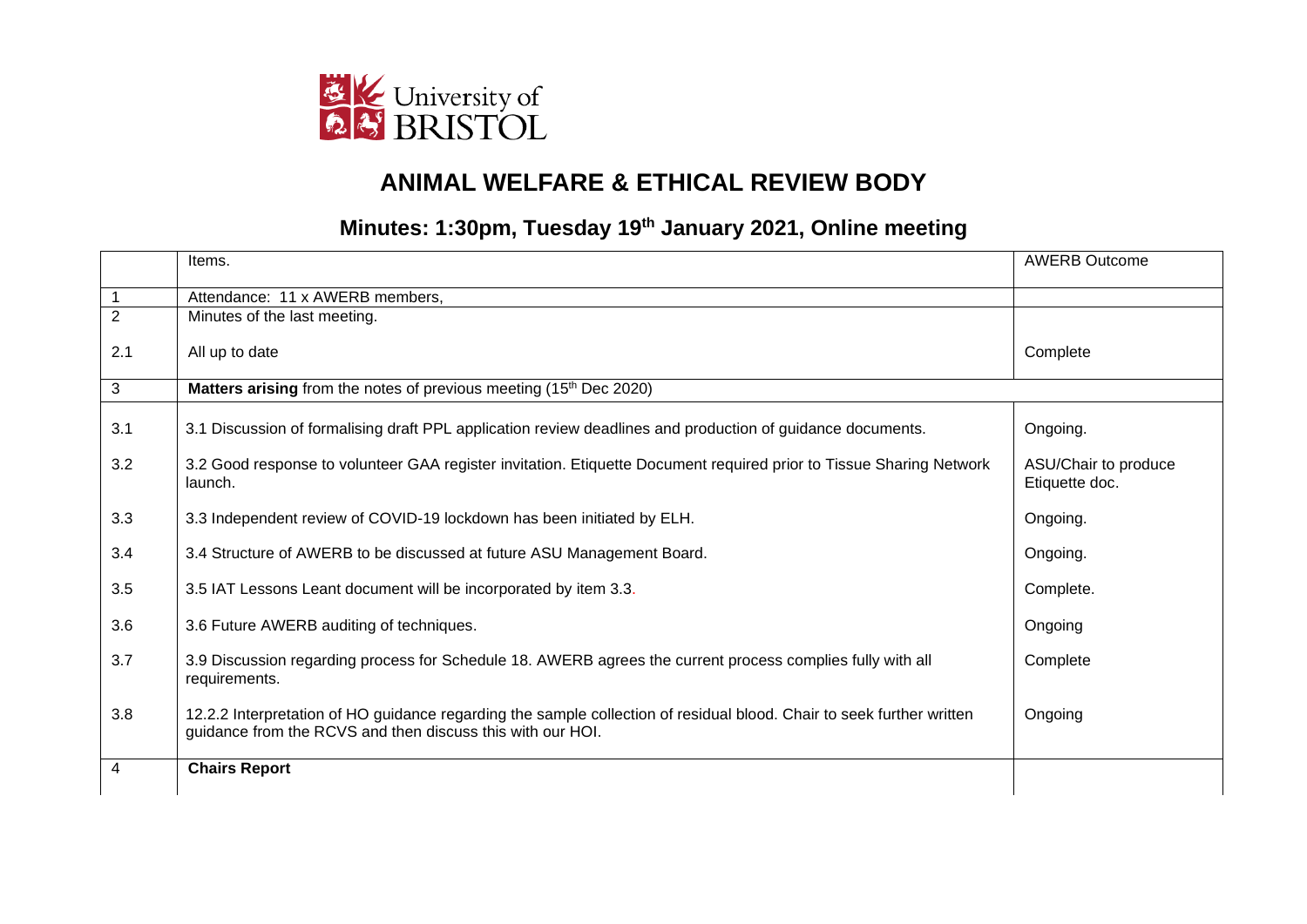| 4.1            | Animal Science Committee Harm Benefit Analysis Report available to view.                                                                                      |                       |
|----------------|---------------------------------------------------------------------------------------------------------------------------------------------------------------|-----------------------|
| 4.2            | Discussed recent lifetime experience of laboratory animals' paper and approaches to evaluating and refining the<br>cumulative suffering of research animals.  |                       |
| 4.3            | ASU to formalise enrichment piloting process and explore options for undertaking controlled trials to provide data to<br>inform future guidance and policies. | NACWO Team to discuss |
| 4.4            | Welfare Escalation Policy review.                                                                                                                             | Ongoing               |
| 5              | <b>NTCO Report.</b>                                                                                                                                           |                       |
| 5.1            | Report showed some expired techniques due to COVID-19 lockdowns. Refresher training required prior to resuming<br>animal work.                                |                       |
| 5.2            | Internal audit of License Registration process.                                                                                                               |                       |
| 5.3            | Planned licensee training courses to go ahead.                                                                                                                |                       |
| 5.4            | Training and competency records checked for PPL and PPL Amendment applicants.                                                                                 |                       |
| 5.5            | Discussion regarding confirmation methods of required competency updates.                                                                                     |                       |
| 6              | NIO Report.                                                                                                                                                   |                       |
| 6.1            | ASU have supported the continuation of research after Christmas holiday period.                                                                               |                       |
| 6.2            | Contingency plans and resilience reviews continue.                                                                                                            |                       |
| 6.3            | Consulting researchers regarding reverse lighting needs.                                                                                                      |                       |
| 6.4            | Building management systems are being upgraded.                                                                                                               |                       |
| 6.5            | NIO role to be formalised.                                                                                                                                    |                       |
| $\overline{7}$ | <b>NVS Report.</b>                                                                                                                                            |                       |
| 7.1            | Section 18 report submitted in December 2020. AWERB to view Final Incident Report for next meeting.                                                           | Ongoing               |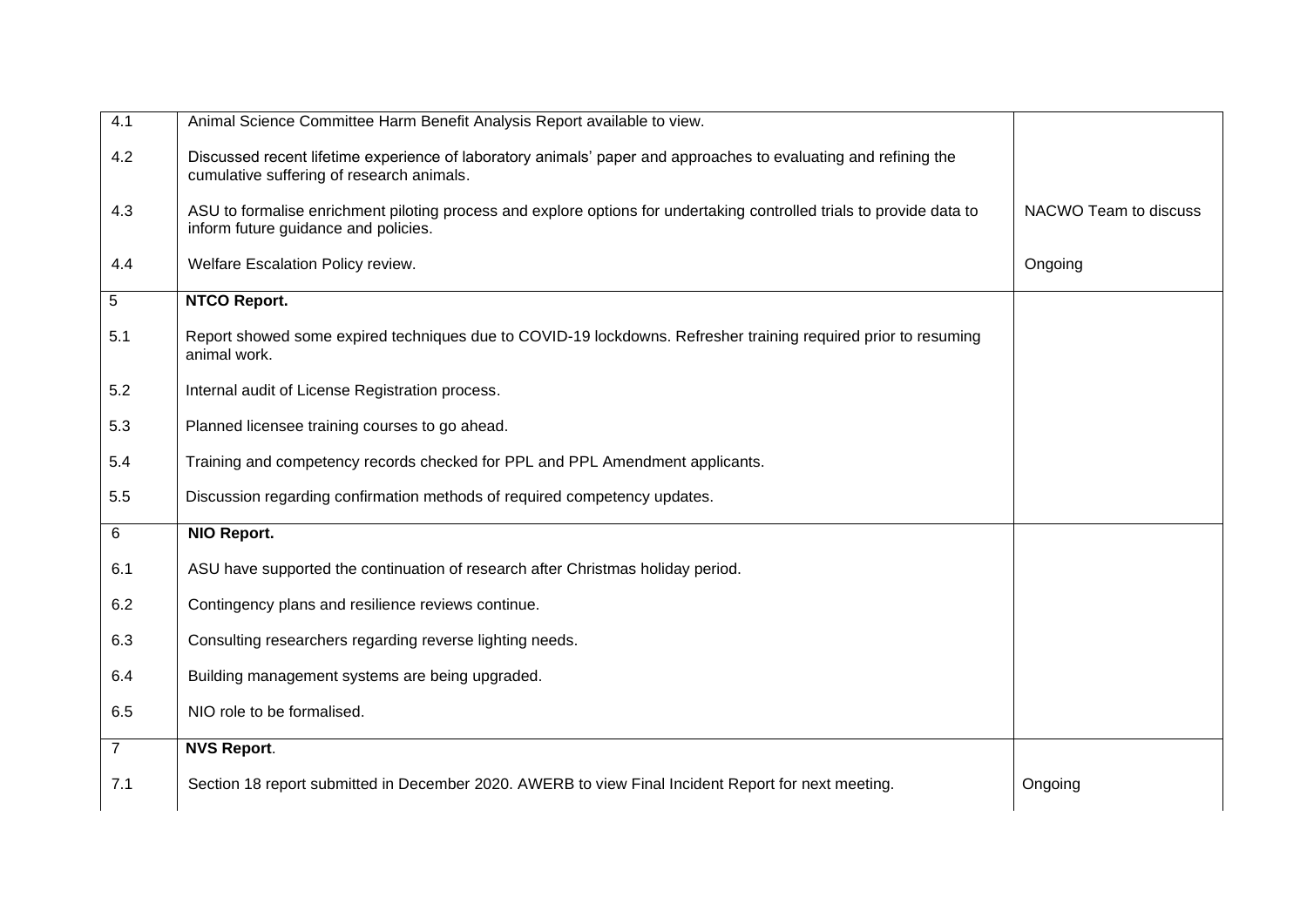| 7.2<br>7.3 | An unexpected mortality seen within a current PPL, was within the potential adverse effects but NVS has<br>recommended a review of the monitoring protocol.<br>Zebrafish sentinels have been sent off for health screening. | Complete<br>Ongoing |
|------------|-----------------------------------------------------------------------------------------------------------------------------------------------------------------------------------------------------------------------------|---------------------|
| 8          | <b>NACWO reports.</b>                                                                                                                                                                                                       |                     |
|            |                                                                                                                                                                                                                             |                     |
| 8.1        | Some genotyping now being outsourced.                                                                                                                                                                                       |                     |
| 8.2        | Introduction of a hammock into some cages saw positive results for combating stereotypical behaviour in mice.                                                                                                               |                     |
| 8.3        | Positive behaviours expressed by mice housed in larger cages.                                                                                                                                                               |                     |
| 8.4        | Aquatic facility re-opens for non-ASPA regulated work.                                                                                                                                                                      |                     |
| 8.5        | Examples of continued refinements across animal units.                                                                                                                                                                      |                     |
|            |                                                                                                                                                                                                                             |                     |
| 9          | <b>Project Licences - New Applications.</b>                                                                                                                                                                                 |                     |
| 9.1        | None to review for this meeting.                                                                                                                                                                                            |                     |
| 10         | <b>Project Licences - Amendments.</b>                                                                                                                                                                                       |                     |
| 10.1       | PPLAmend.1Jan21 - changes to protocol to permit a modified behavioural approach and different testing regimes with<br>an anticipated 3Rs benefit.                                                                           | Approved            |
| 10.2       | PPLAmend.2Jan21 - minor amendment to facilitate use of alternative drug delivery method. No additional suffering<br>anticipated.                                                                                            | Approved            |
|            | PPL holder must ensure experimental pellets are sterile.<br>$\bullet$                                                                                                                                                       |                     |
| 10.3       | PPLAmend.3Jan21 - addition of new protocol to facilitate efficacy studies of a novel coronavirus vaccine.<br>Chair led the discussion to avoid conflict of interest.<br>$\bullet$                                           | Approved            |
|            | Need for the amendment and potential benefits were clearly outlined<br>$\bullet$<br>Study to be carried out in appropriate biosecurity conditions.                                                                          |                     |
|            | Welfare checklist                                                                                                                                                                                                           |                     |
| 11         | <b>Project Licence Reviews.</b>                                                                                                                                                                                             |                     |
|            |                                                                                                                                                                                                                             |                     |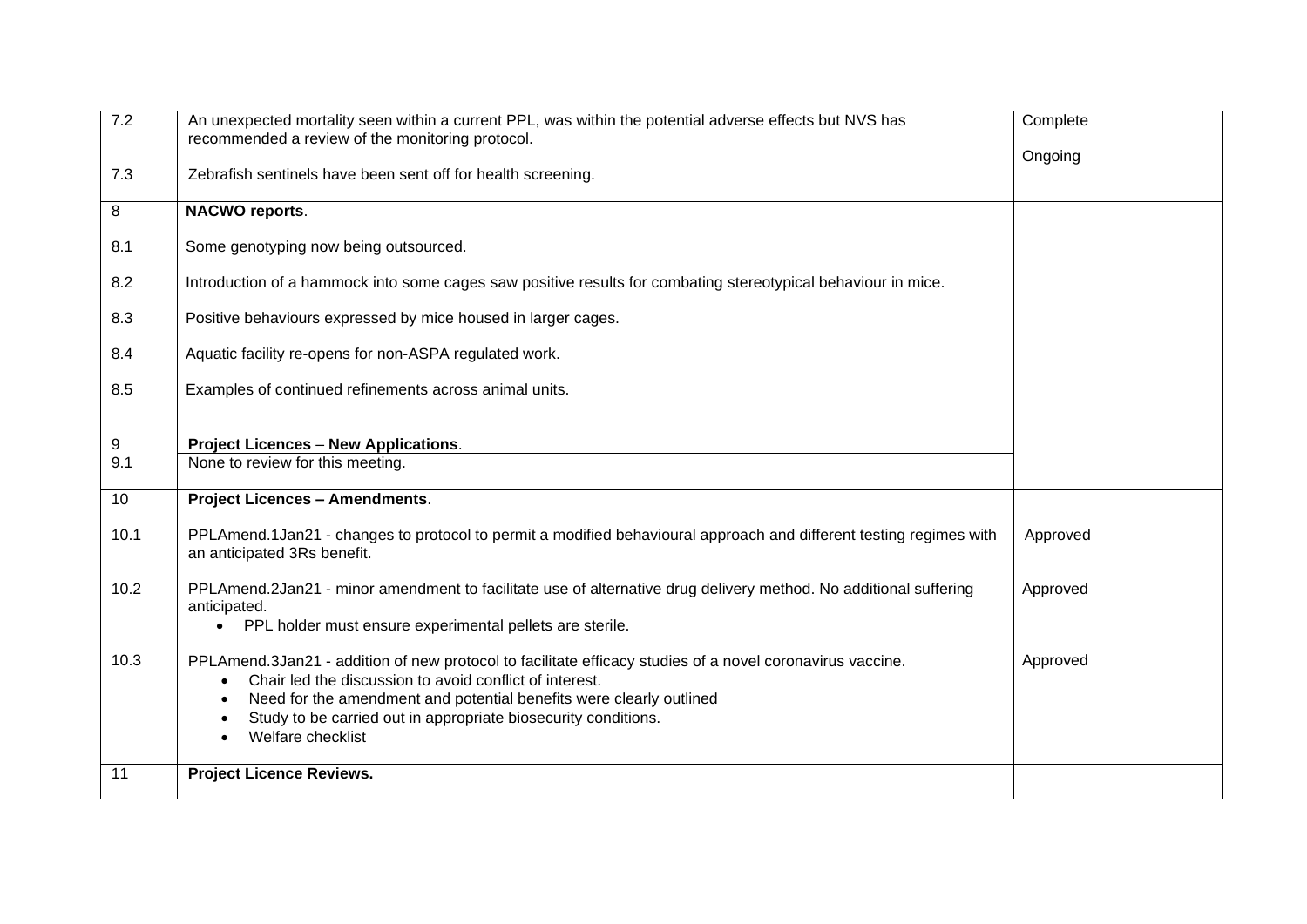| 11.1     | <b>Mid Term Reviews</b>                                                                                                                                                                                                                                         |                     |
|----------|-----------------------------------------------------------------------------------------------------------------------------------------------------------------------------------------------------------------------------------------------------------------|---------------------|
| 11.1.1   | PPLMTR.2Dec20: Emotional behaviour and psychiatric disorders in a rodent model, alongside development of 3R's<br>methodologies.                                                                                                                                 | Approved            |
|          | Animal numbers within projected range.<br>One Section 18 report with appropriate follow up actions taken.<br>Multiple research articles generated.<br>Future funding and clear progression of research                                                          |                     |
| 11.2     | Home Office Retrospective Reviews.<br>(None)                                                                                                                                                                                                                    |                     |
| 11.3     | <b>Final Reviews.</b>                                                                                                                                                                                                                                           |                     |
| 11.3.1   | PPLFR.1Jan21 - Impact of drug addiction, overdose, and withdrawal.<br>Animal numbers within projected range.<br>$\bullet$<br>Number of minor refinements implemented.<br>$\bullet$<br>Number of publications.<br>Further funding to continue work.<br>$\bullet$ | Approved            |
| 11.3.2   | PPLFR.2Jan21 - Cardiovascular disease research.<br>Small proportion of animals estimated used.<br>$\bullet$<br>Number of minor refinements implemented.<br>$\bullet$<br>Further funding received to continue work.<br>$\bullet$                                 | Approved            |
| 12       | Report on Non-Regulated Projects UIN and VIN applications.                                                                                                                                                                                                      |                     |
| 12.1     | <b>Non-Regulated Projects - UINs</b><br>Reviewed: UIN.1-5<br>AWERB approved: UIN.1, 2 & 5<br>AWERB approved pending clarifications: UIN.3 & 4<br>AWERB did not yet approve: None                                                                                | Secretary to inform |
| 12.1.1   | UINs to note:                                                                                                                                                                                                                                                   |                     |
| 12.1.1.1 | UIN.3; UIN.4 - how will rotation of the subjects be implemented to prevent overuse? Suggest including specific end of<br>use policy e.g. re-homing, release to wild or schedule 1 killing.                                                                      | Secretary to inform |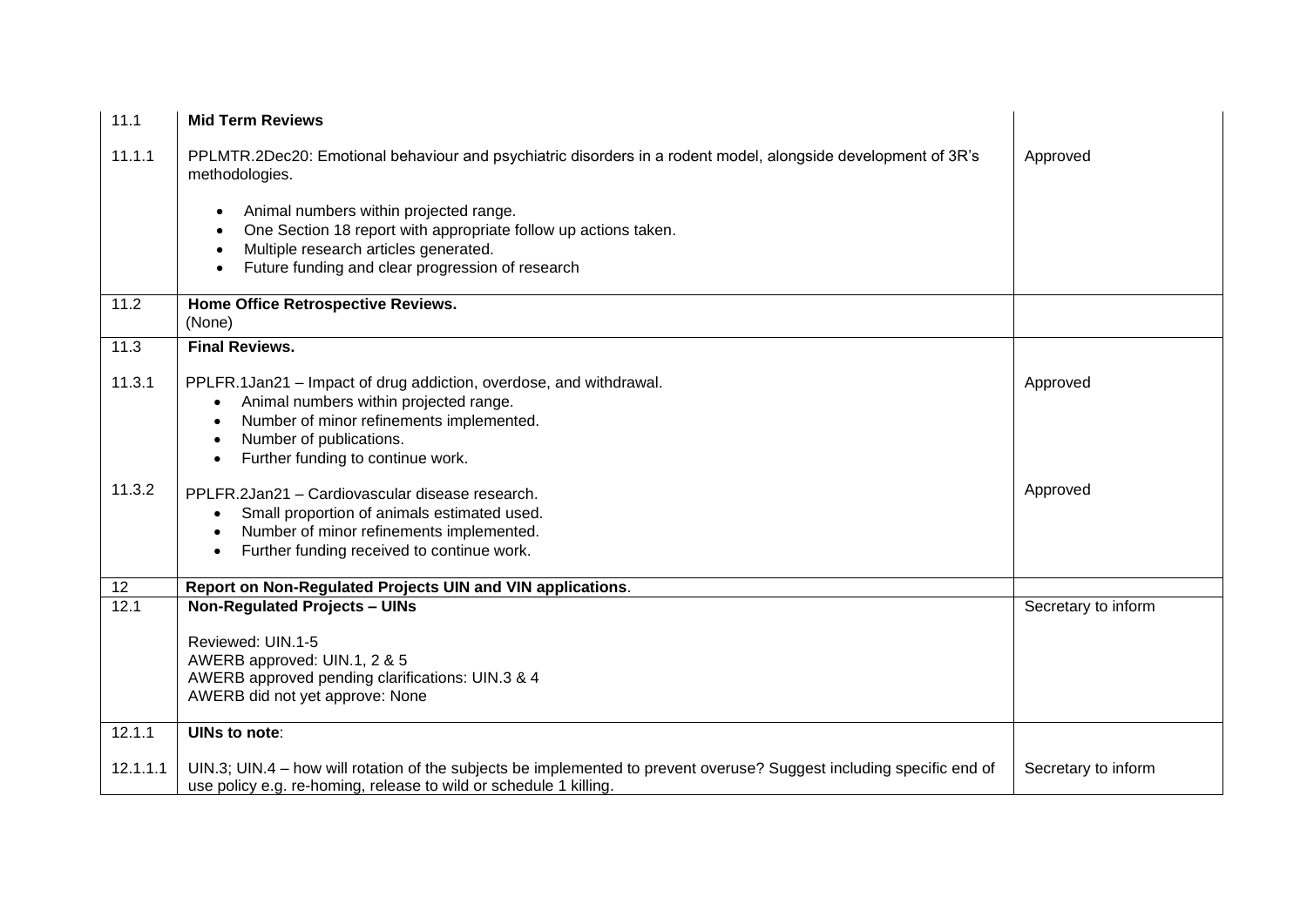| 12.2   | Non-Regulated Projects - VINs.                          | Secretary to inform |
|--------|---------------------------------------------------------|---------------------|
|        | Reviewed: VIN.1, 2.                                     |                     |
|        | AWERB approved: VIN.1, 2.                               |                     |
|        | AWERB approved pending clarifications: None             |                     |
|        | AWERB did not yet approved: None                        |                     |
| 12.2.1 | VINs to note:                                           |                     |
|        | None                                                    |                     |
|        |                                                         |                     |
| 13     | Non-Regulated Projects - UIN and VIN amendments<br>None |                     |
|        |                                                         |                     |
| 14     | <b>AWERB Hub.</b>                                       |                     |
|        |                                                         |                     |
| 14.1   | Poll for lay members.                                   |                     |
| 15     | For Information.                                        |                     |
| 15.1   | RSPCA/LASA/LAVA/IAT AWERB-UK meeting in February        |                     |
| 15.2   | RSPCA Focus on Fish - online conference in February     |                     |
|        |                                                         |                     |
| 15.3   | NC3R's rat tickling seminar                             |                     |
|        |                                                         |                     |
| 16     | Any Other Business.                                     |                     |
| 16.1   | Minutes now to be published online.                     |                     |
|        |                                                         |                     |
| 16.2   | ECR 3R's group meeting                                  |                     |
| 17.1   | Dates of Next Meetings (Online until further notice):   |                     |
|        | Tuesday 23rd February 2021                              |                     |
|        | Tuesday 16th March 2021                                 |                     |
|        | Tuesday 27th April 2021                                 |                     |
|        | Tuesday 18th May 2021                                   |                     |